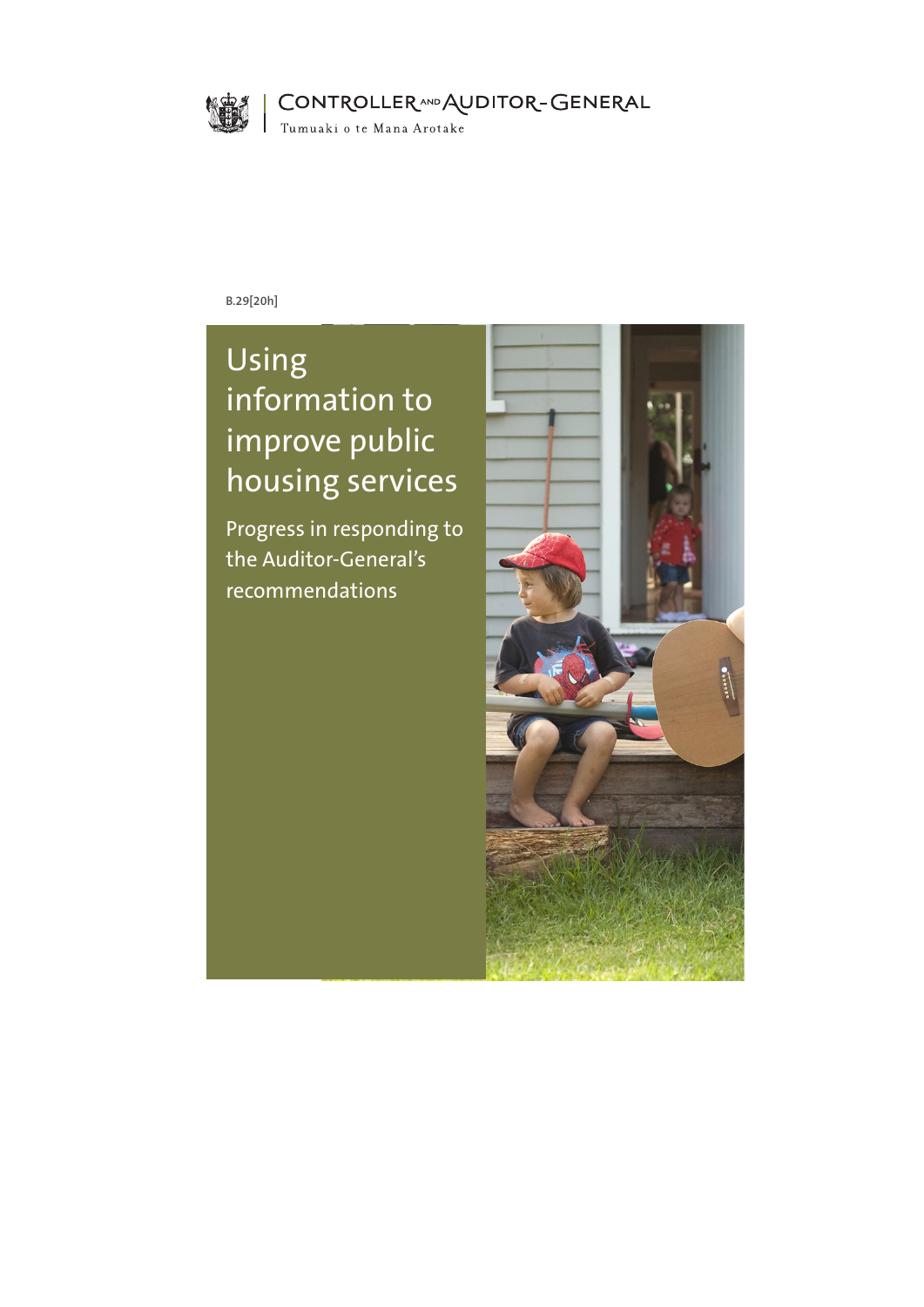# Using information to improve public housing services

Progress in responding to the Auditor-General's recommendations

Presented to the House of Representatives under section 20 of the Public Audit Act 2001.

July 2020

ISBN 978-0-9951409-0-5

Photo acknowledgement ©mychillybin.co.nz Jo Currie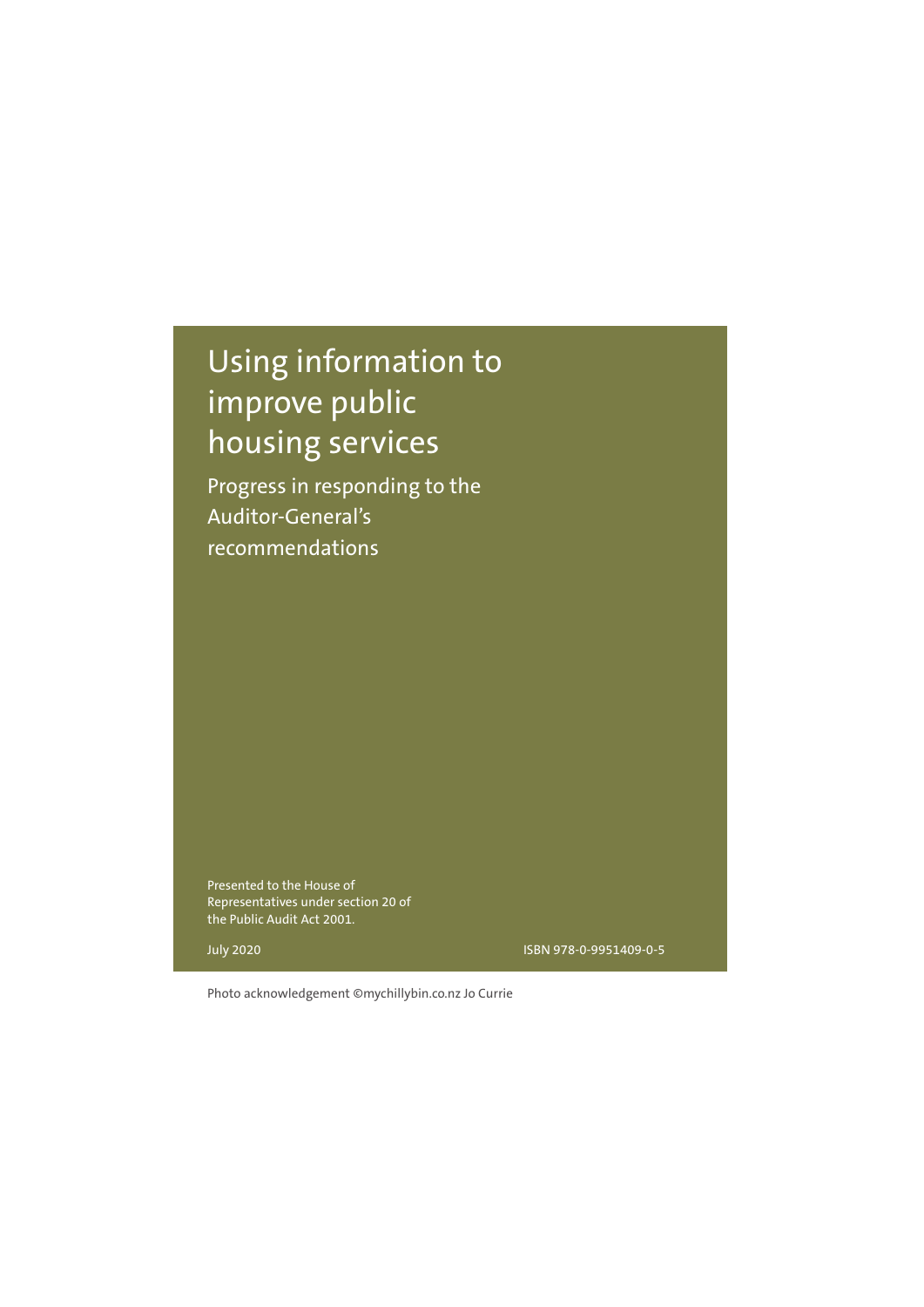# **Contents**

| Introduction                                 | 4  |
|----------------------------------------------|----|
| Summary of progress since 2017               | 5  |
| Strategy and planning                        | 5  |
| Relationships and information sharing        | 8  |
| Guidance and support for staff               | 10 |
| Communicating with tenants                   | 11 |
| Communicating with tenants about maintenance | 12 |
| Information on housing condition             | 13 |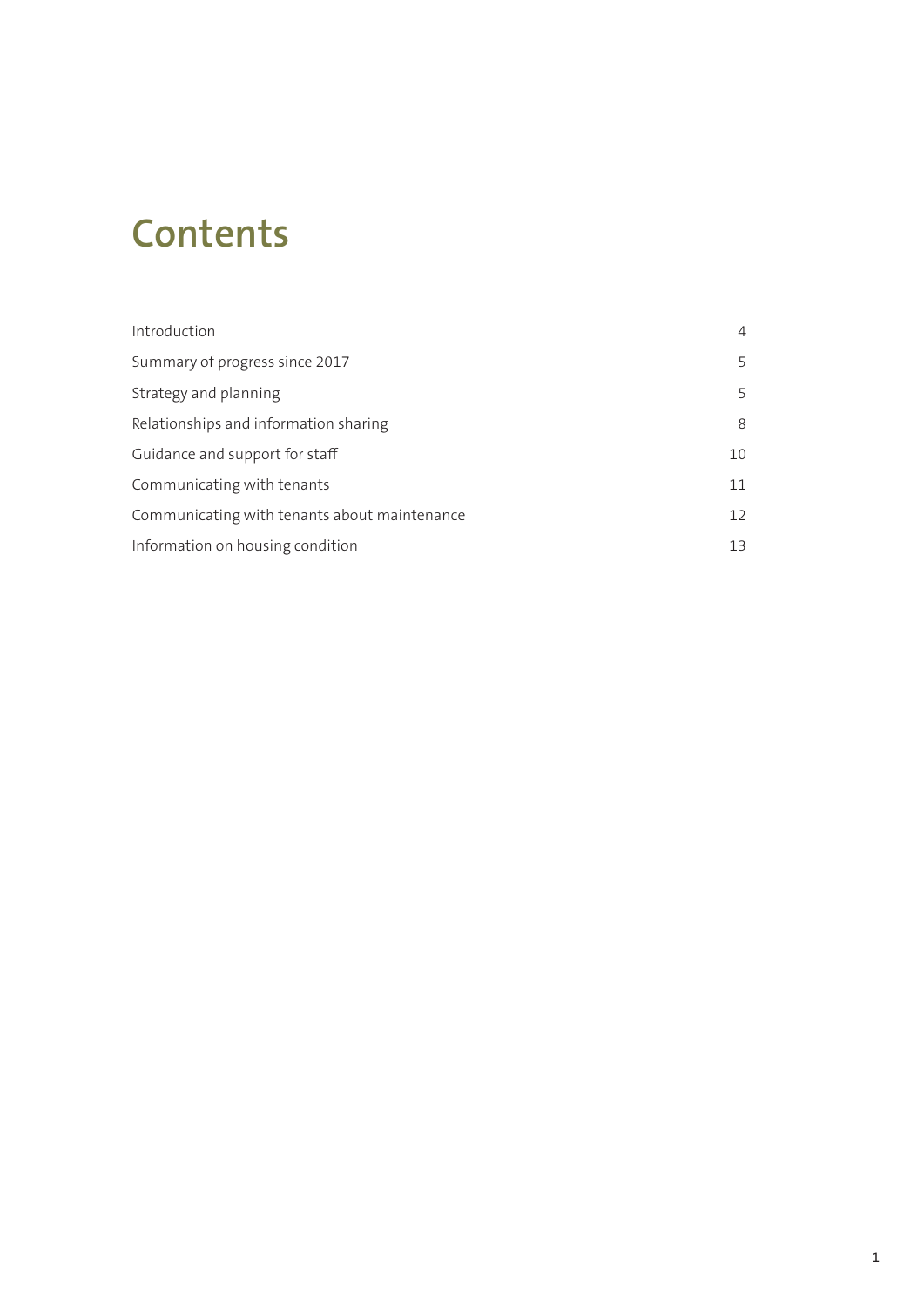#### Introduction

- 1. In December 2017, we published our report *Using information to improve social housing services* (our 2017 report). In our 2017 report, we described how well Housing New Zealand Corporation (Housing New Zealand) used information to manage tenancies, maintain its properties, and manage and invest in new and existing public housing.<sup>1</sup>
- 2. We found that Housing New Zealand used a lot of information when placing people in public housing and managing their tenancies. However, there were opportunities for Housing New Zealand to use information more effectively to improve its services for tenants.
- 3. Since our 2017 report, there have been important changes in the housing sector:
	- Kāinga Ora Homes and Communities (Kāinga Ora) replaced Housing New Zealand. Kāinga Ora combined the staff and functions of the KiwiBuild Unit and Housing New Zealand, including its development subsidiary HLC (2017) Limited. Kāinga Ora is New Zealand's largest public housing provider. It owns or manages more than 65,000 properties, with assets totalling \$28.6 billion. Kāinga Ora focuses on providing public housing and home-related financial assistance, initiating or carrying out urban development, and delivering parts of the Government's build programme.
	- The Ministry of Housing and Urban Development (HUD) was established. It is responsible for strategy, policy, funding, monitoring, and regulating housing and urban development.
- 4. The Ministry of Social Development continues to be the agency for people to contact if they are homeless, urgently need a place to stay, or need access to public housing and other types of support.
- 5. The recommendations that we made in our 2017 report to Housing New Zealand are now for Kāinga Ora. The recommendations we made to the Ministry of Social Development for the long-term plan and purchasing intentions now apply to HUD.
- 6. For this follow-up report, we looked at how well Kāinga Ora, the Ministry of Social Development, and HUD have responded to those recommendations.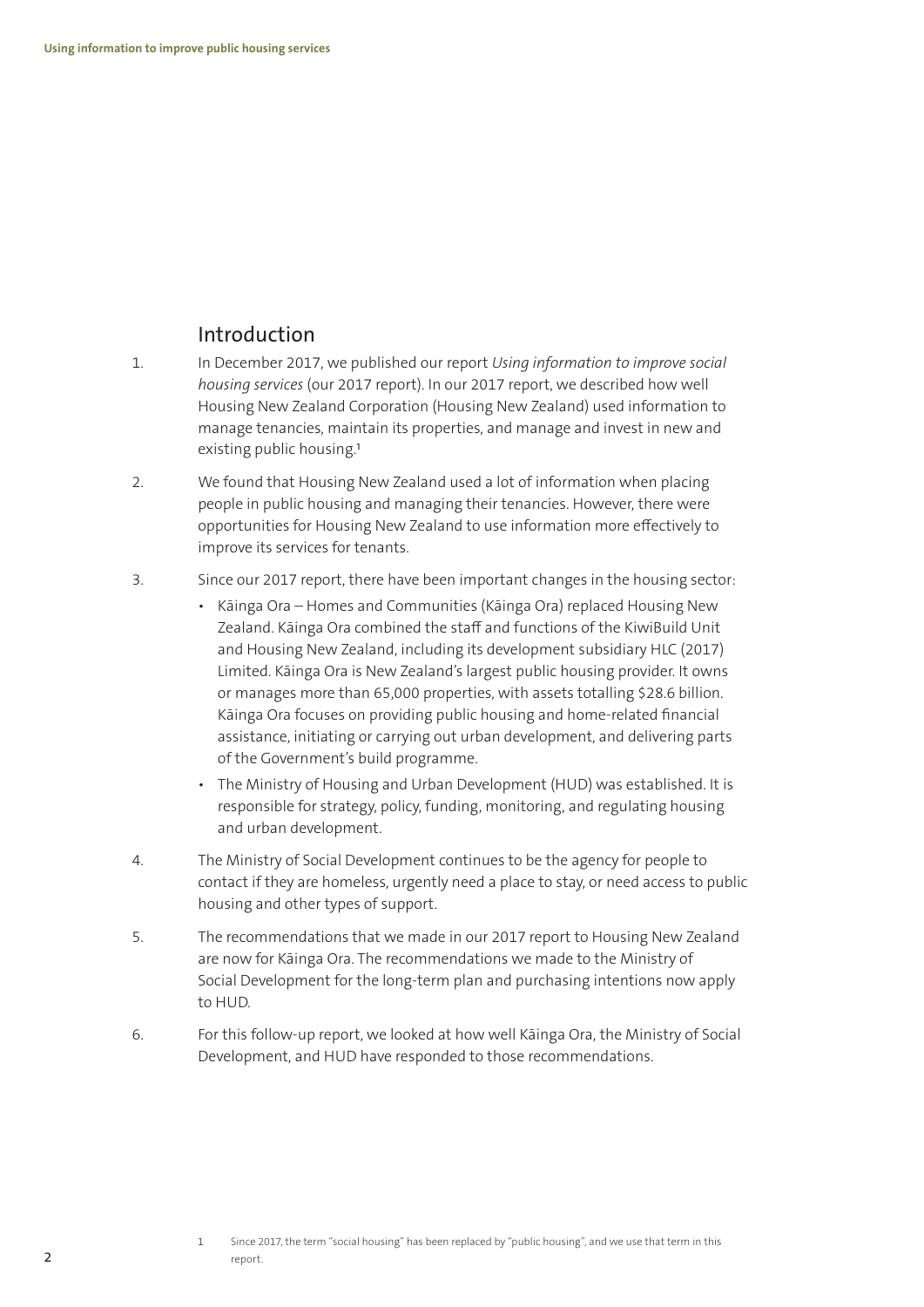## Summary of progress since 2017

- 7. In responding to our recommendations, Kāinga Ora has:
	- prepared a long-term investment plan and asset management strategy;
	- worked with the Ministry of Social Development to improve relationships and information sharing to improve collaboration at national, regional, and local levels;
	- provided guidance to staff and collected more comprehensive information to support how it places people in suitable housing, manages tenancies, and understands its tenants' needs;
	- improved its communications with tenants, including for maintenance issues;
	- set quality standards for its homes;
	- made good progress in expanding the extent and use of maintenance information; and
	- improved its method for assessing property condition.
- 8. However, HUD is yet to prepare a long-term strategy for public housing, including how forecast demand for houses will be met.
- 9. We plan to do more work on how well the public sector is improving public housing outcomes during the next three years, as detailed in our *Annual plan 2020/21*. This includes looking at how well HUD is overseeing the housing and urban development system. We plan to look at how central and local government agencies work together to ensure that planning, funding, and implementation of housing and infrastructure projects are well aligned and well placed to deliver positive housing and community outcomes, including for groups at greater risk of poor outcomes.

## Strategy and planning

- 10. In our 2017 report, we recommended that:
	- Housing New Zealand develop a longer-term asset investment plan;
	- government organisations involved in the housing sector (Housing New Zealand, the Ministry of Social Development, the Treasury, Te Puni Kōkiri, and the Ministry of Business, Innovation and Employment) prepare a long-term strategy for public housing, including how demand will be met; and
	- the Ministry of Social Development set longer-term purchasing intentions and clearer expectations of quality, quantity, and availability of public housing.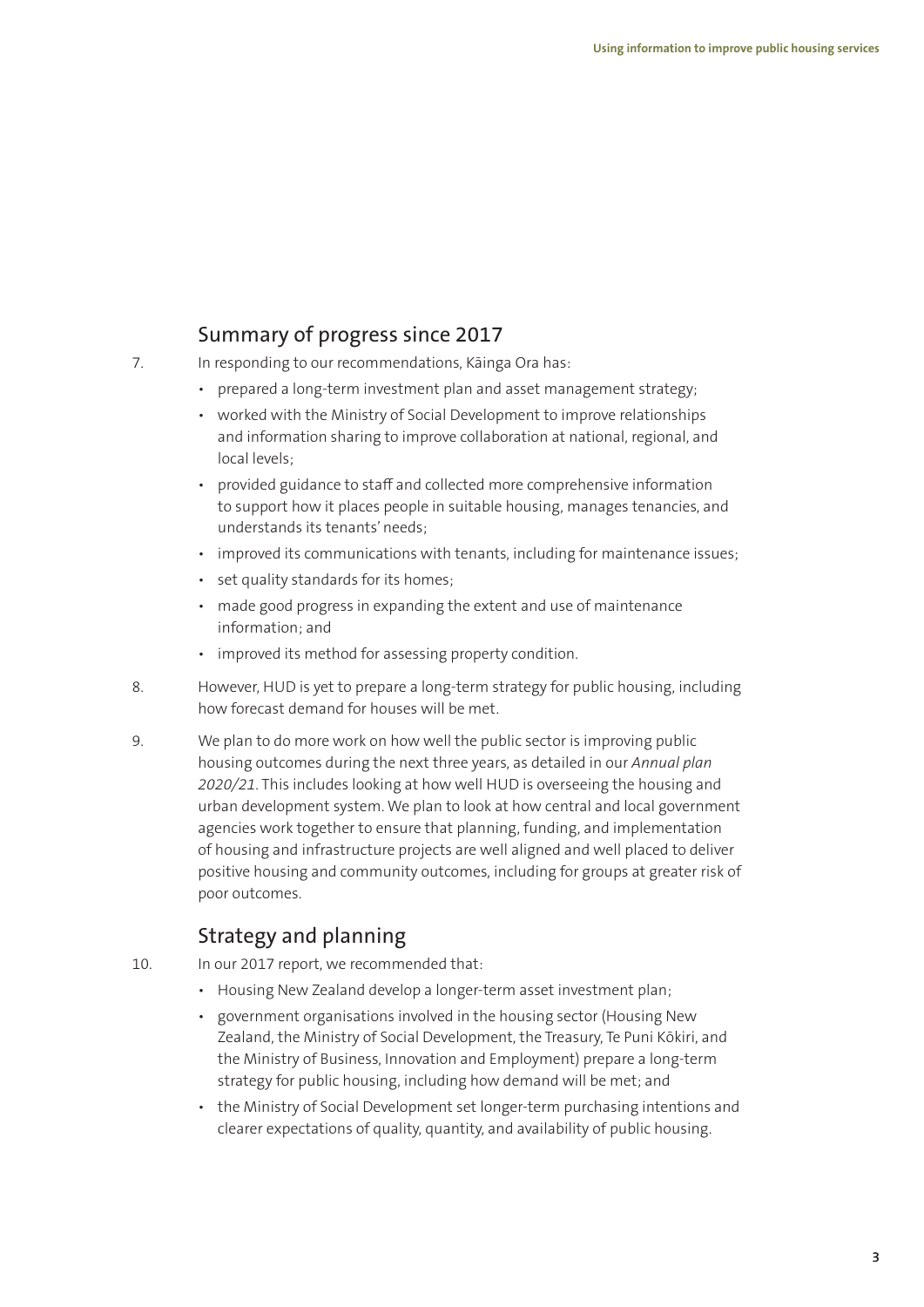#### **Longer-term asset investment plan**

- 11. Kāinga Ora has prepared two documents that focus on the long term *Our Longterm Investment Plan 2018-47* (the long-term investment plan) and *Our Asset Management Strategy 2018-28*. We consider that, together, these documents address our recommendation to develop a longer-term asset investment plan.
- 12. The long-term investment plan outlines Kāinga Ora's investment objectives and the funding and financing that will be needed. The plan covers 30 years because most of Kāinga Ora's assets will need significant decisions made about them within that time frame.
- 13. The long-term investment plan's main investment objectives are to:
	- provide appropriate, safe, warm, and dry housing that tenants can afford to operate within their means;
	- increase public housing stock to meet increased needs within available resources; and
	- maintain financial sustainability of Kāinga Ora over the long term.
- 14. The long-term investment plan also discusses the trade-off between the quality and quantity of public housing that Kāinga Ora can provide, and the timing and location of housing provision or renewal of existing public housing stock.
- 15. *Our Asset Management Strategy 2018-28* sets out Kāinga Ora's strategic decisions about where and how it will deliver its asset programmes in a sustainable manner over 10 years. This includes how Kāinga Ora will manage the varying life-cycle requirements of existing assets to provide high-quality public housing. The strategy provides a clear decision-making framework for managing assets.
- 16. We will look at how well Kāinga Ora's planning documents integrate with the rest of the housing sector when we look at how HUD oversees the housing and urban development system, as discussed in our *Annual plan 2020/21*.

#### **Long-term strategy for public housing and long-term purchasing intentions**

17. In 2017, no single government agency had responsibility for the leadership and performance of the housing and urban development system. Responsibilities were split across different agencies, resulting in fragmented policy, funding, and regulatory functions. On 1 October 2018, HUD was established to take on this system leadership role. HUD took over responsibility for procuring public housing from the Ministry of Social Development.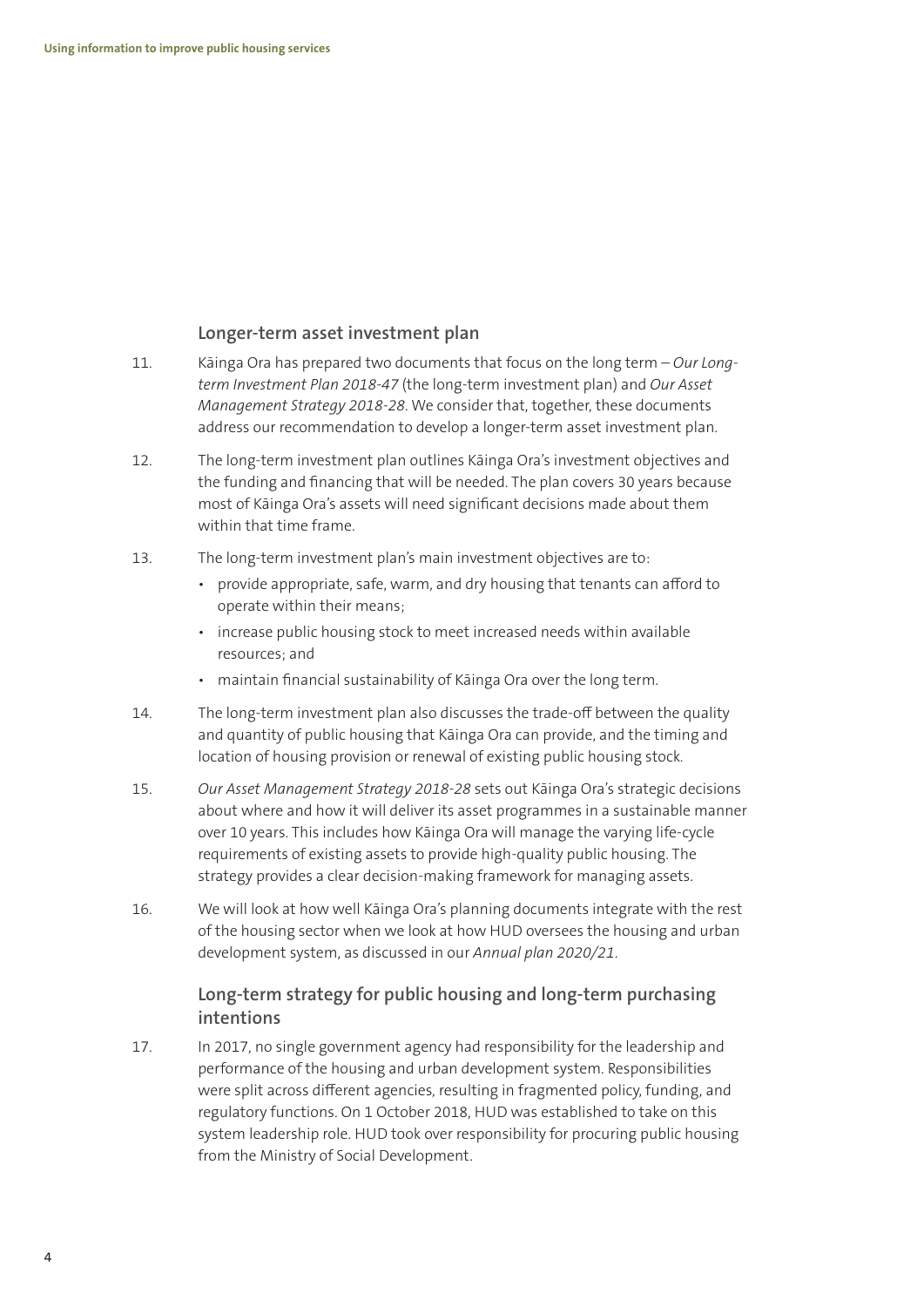- 18. HUD has a clear mandate to:
	- understand how the whole housing and urban development system operates;
	- join up fragmented responsibilities and resourcing; and
	- address homelessness.
- 19. In our 2017 report, we acknowledged that forecasting demand for public housing is complex. We said that public housing providers needed more certainty beyond that provided by the Ministry of Social Development's four-year *Social housing purchasing strategy*, so that they could prepare their asset investment plans. HUD's *Public Housing Plan 2018-22* outlines the direction of public housing, how many more public housing places the Government wants to have by June 2022, and how public housing will be funded. Four-year plans do not give public housing providers long-term certainty.
- 20. Since the four-year plan was approved, demand for public housing has steadily increased. Between 31 December 2017 and 31 May 2020, the number of people waiting for a public house or to move to a different public house increased from 7725 to 21,380 (about a 177% increase):
	- The number of people waiting for a public house increased from 6182 to 17,982 (about a 191% increase).
	- The number of people waiting to move to a different public house increased from 1543 to 3398 (about a 120% increase).
- 21. These increases highlight the significant task facing HUD in planning for the longer term, and reinforce the need for scenario planning.
- 22. HUD does not yet have a long-term strategy for public housing, including how forecast demand will be met. A long-term strategy is needed to manage longterm public housing assets and provide certainty to public housing providers. We would expect a long-term strategy to discuss HUD's planning assumptions. We would also expect HUD to discuss, in general terms, how its strategy would respond to changes in demand that differ significantly from its forecast. After a strategy is in place, we would expect HUD's four-year plans to focus on implementing this strategy.
- 23. HUD agrees that a long-term strategy for public housing is needed, including for how to meet forecast demand for public housing. HUD told us that it has begun work to develop a longer-term view of public housing investment.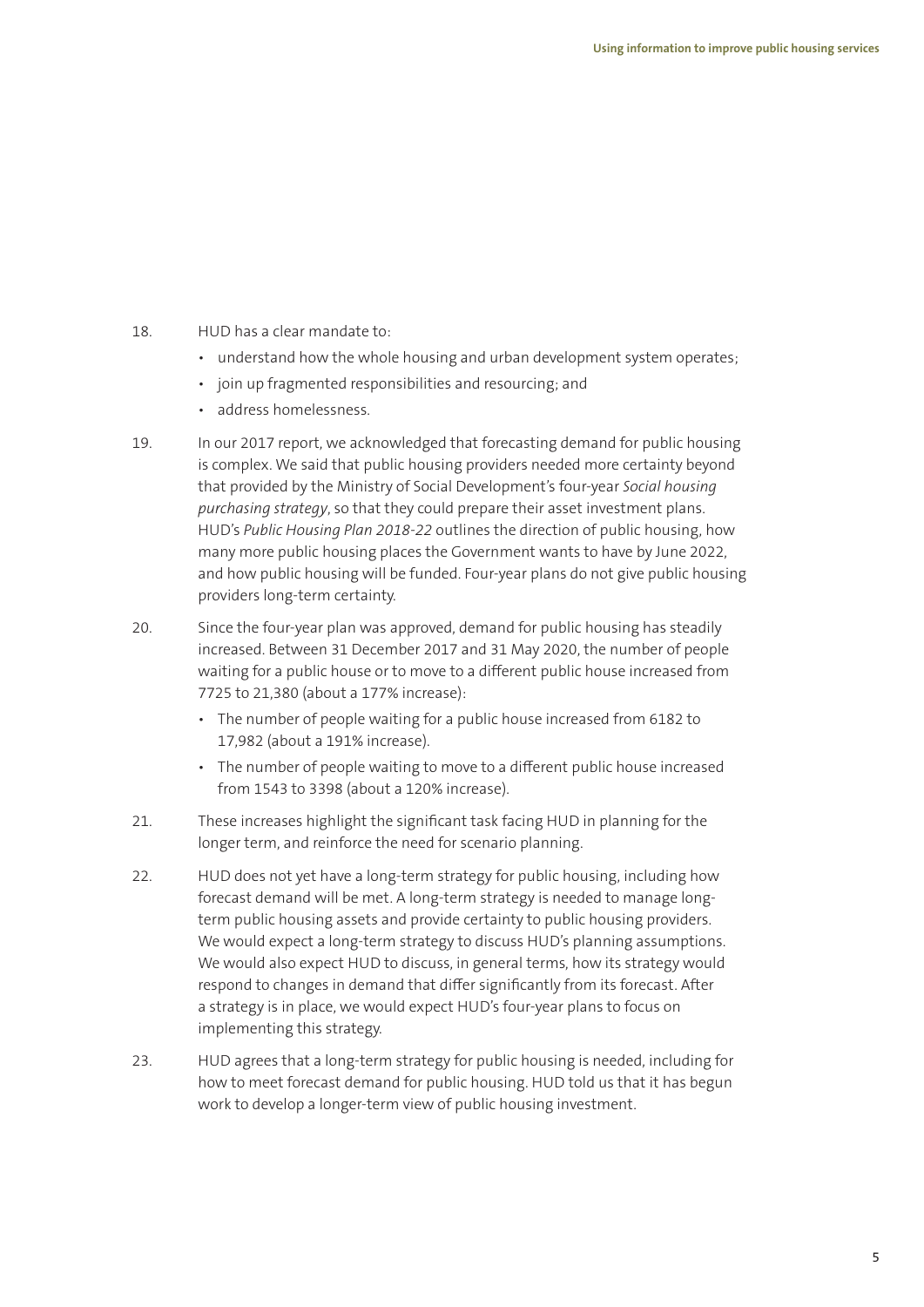#### Relationships and information sharing

- 24. In 2017, we recommended that Housing New Zealand and the Ministry of Social Development:
	- improve the way information about people applying for public housing and who subsequently move into a Housing New Zealand house is shared; and
	- strengthen the relationships between their staff, particularly frontline staff, ensuring that they have a clear understanding of each organisation's role and functions.
- 25. Kāinga Ora and the Ministry of Social Development work together closely at all levels. We were told that, whenever possible, chief executives, along with other senior staff, attend meetings with joint Ministers.2 Operational staff are in regular contact with each other, with the aim of integrating services. These are all positive initiatives that go some way to addressing our 2017 recommendations.
- 26. These working relationships have helped to introduce initiatives that promote collaboration and information sharing at national, regional, and local levels. Examples of these include:
	- Wellington-based leaders meet fortnightly to improve co-ordination and collaboration between Kāinga Ora and the Ministry of Social Development. As a result, Kāinga Ora is provided with an updated Housing Register<sup>3</sup> and Transfer Register4 weekly, which includes sharing information about tenants who ask for a transfer because of health and disability needs, safety (including family violence), and property condition.
	- As well as the information shared through the Housing and Transfer Registers, the Ministry of Social Development shares information to ensure that Kāinga Ora staff members get the information they need to place people into suitable housing. Kāinga Ora and the Ministry of Social Development ran a Sustaining Tenancies Trial<sup>5</sup> to share information about tenants at risk of losing their tenancy for varying reasons. For example, the Ministry of Social Development could identify a tenant who has continued overdue rent and provide them
	- 2 Ministers and Associate Ministers of Housing and Social Development.

- 4 The Transfer Register is a list of people who want to move from one public house to another because the existing house no longer meets their needs.
- 5 Sustaining Tenancies is a prevention programme that provides practical support to households to help them keep their tenancies. As at August 2019, it was available for public housing tenants in Auckland, Wellington, and Christchurch through eight providers to support about 550 tenants. There are plans to expand the service to five other regions and private market rentals. Kāinga Ora found that the trial helped reduce reliance on transitional and emergency housing support and prevent rates of homelessness from increasing. That improves well-being for individuals, families and whānau, including positive outcomes on employment, relationships, education, and health. HUD has taken over the Sustaining Tenancies work.

<sup>3</sup> The Housing Register includes applicants not currently in public housing who have been assessed as eligible and who are ready to be matched to a suitable property.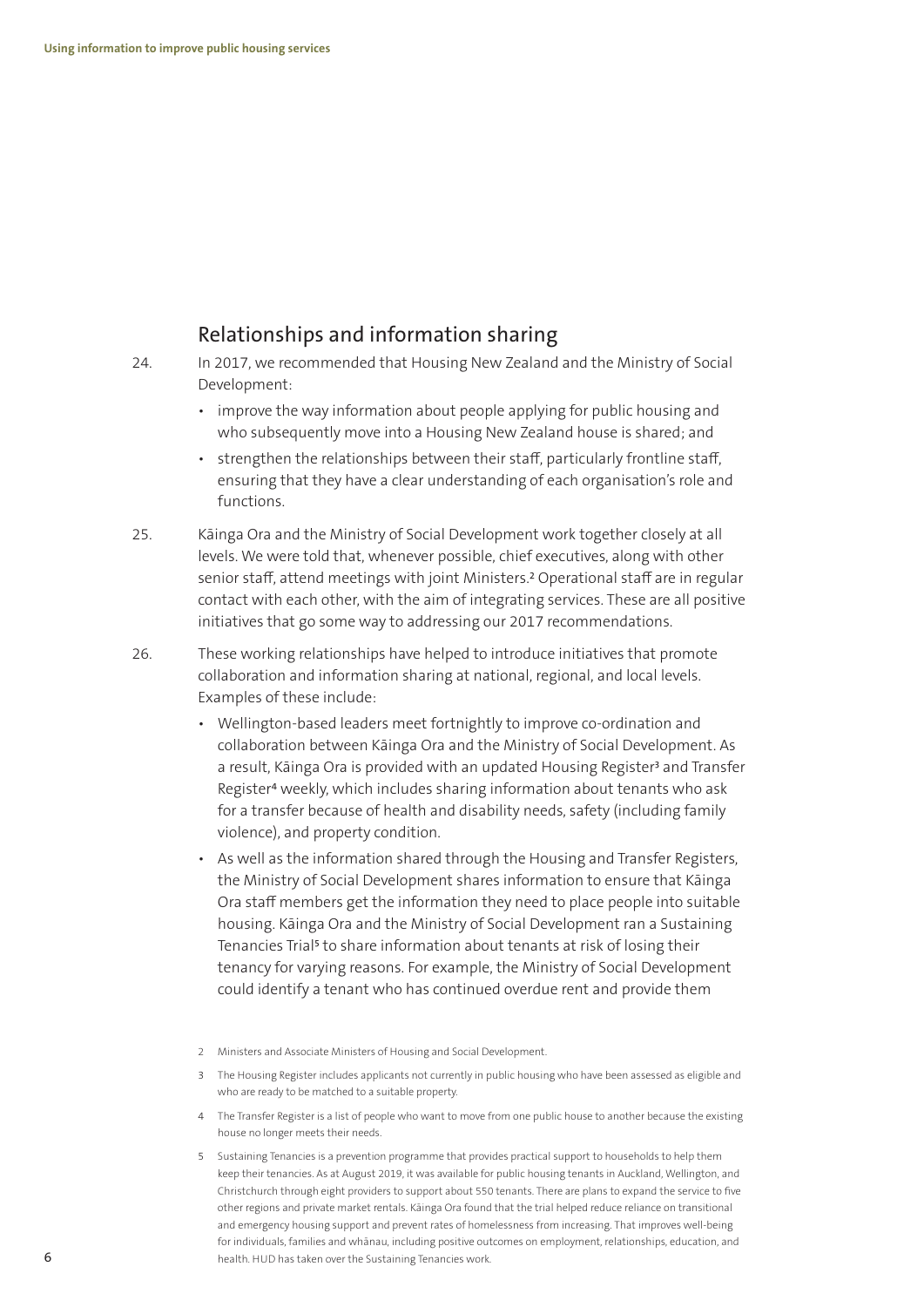immediate financial assistance so that they do not become homeless. The Sustaining Tenancies Trial also allowed the Ministry of Social Development to identify tenants who might benefit from the support of a social services provider to address any underlying issues.

- Both Kāinga Ora and the Ministry of Social Development are part of the Northland Housing Taskforce. The taskforce brings together central and local government organisations, housing providers, and community groups to:
	- better understand local demand for public and affordable housing and support services; and
	- come up with local solutions and identify opportunities for organisations to work together to put those solutions in place.
- 27. However, it is not clear to us whether there is a framework that guides activities and decisions about when and how information should be shared to ensure delivery of outcomes. We encourage agencies, including HUD, to give some thought to this, and we might explore this further in our planned work on system oversight.
- 28. Kāinga Ora has also introduced a service called Intensive Tenancy Management – Te Waka Urungi to provide better support for the 5% of tenants identified at most risk of poor well-being outcomes. This service connects these tenants with specialist service providers to help them live well in their homes and communities. Te Waka Urungi has been fully operational since September 2018, has 24 staff in four regions, and continues to develop. Kāinga Ora considers Te Waka Urungi to be having a positive effect.
- 29. Kāinga Ora and the Ministry of Social Development share information under a Memorandum of Understanding for Information Sharing 2016, which they plan to review and update in 2020/21. We recommend that Kāinga Ora and the Ministry of Social Development get feedback from their staff about any day-today difficulties with sharing information for the review. This would help clarify whether there are any issues with the information-sharing protocols or whether staff need more training to apply the protocols correctly.
- 30. We suggested to Kāinga Ora and the Ministry of Social Development that, as needed, they consult the Privacy Commissioner and/or the Government Chief Privacy Officer. The Government Chief Privacy Officer is the practice lead for privacy and is responsible for supporting public organisations to meet their privacy responsibilities and improve their privacy practices. Both Kāinga Ora and the Ministry of Social Development agree that this would be useful and plan to seek advice from the Government Chief Privacy Officer to ensure that they meet good practice requirements.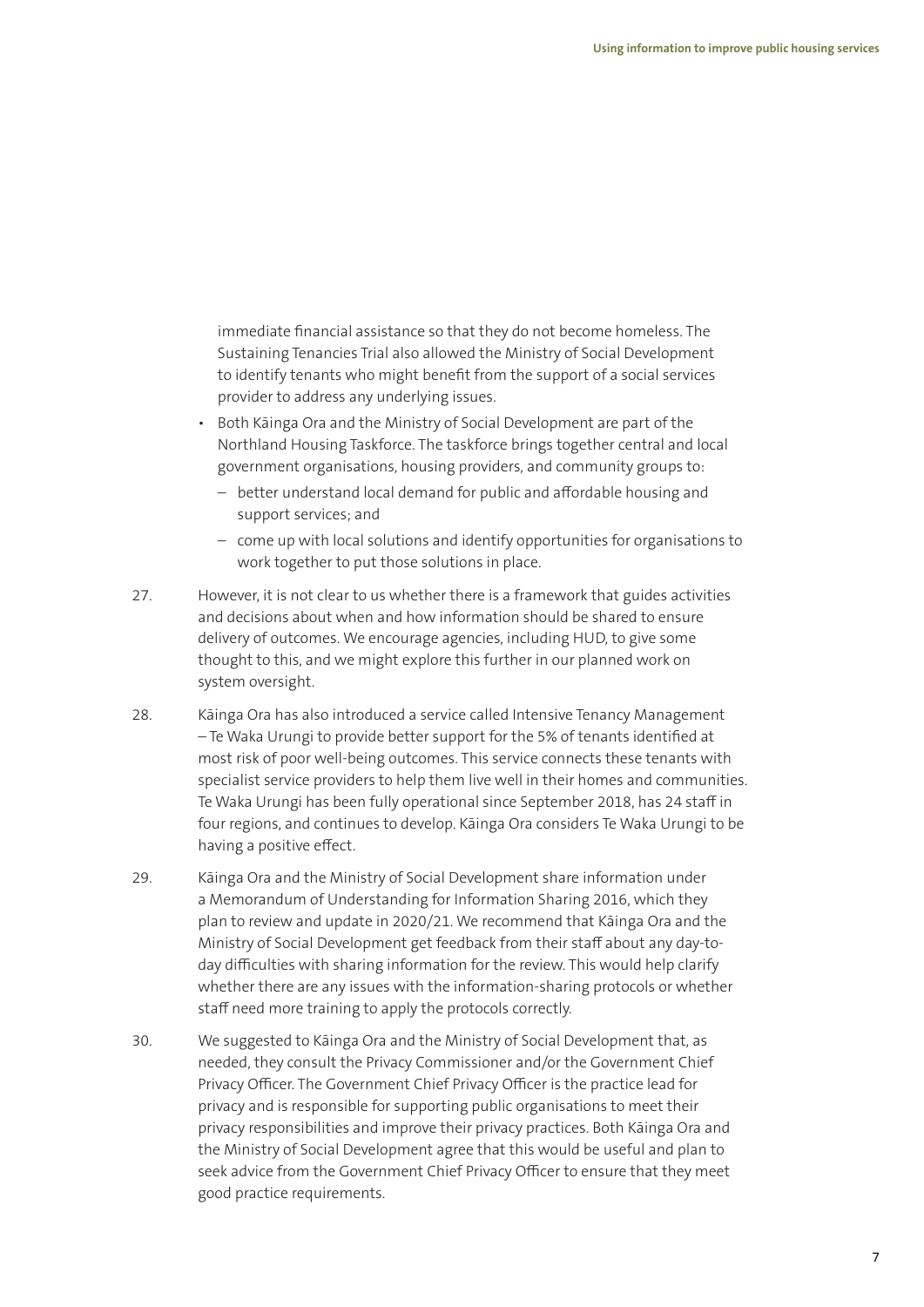## Guidance and support for staff

- 31. In 2017, we recommended that Housing New Zealand give its staff clearer guidance and better processes to support getting the information they need to effectively place people in public housing and for ongoing tenancy management.
- 32. The increase in demand for public housing has made placing people into public housing more difficult. This is because demand is not matched by available supply, and many more people seeking public housing have high and complex needs. These circumstances mean that it is important that Kāinga Ora has relevant information on tenants' circumstances and needs so they can be placed in suitable housing.
- 33. Kāinga Ora and the Ministry of Social Development have made progress in providing guidance and support to staff. Kāinga Ora and the Ministry of Social Development have also taken steps to get better information to support placing tenants in suitable housing and to support tenancy management.
- 34. Kāinga Ora has taken steps to get better information to understand its customers' needs. For example, in 2017 Kāinga Ora trialled comprehensive pre-placement interviews. These interviews involved staff having discussions with potential or existing tenants to get an in-depth understanding of the type of home and services they need. Based on the results of the trial, this is now part of day-today operations. Although the interviews are time consuming, staff said they deliver significantly more information on prospective tenants' needs than was available previously. Kāinga Ora considers that they achieve the desired outcome of better supporting the placement of tenants into suitable housing and tenancy management.
- 35. In 2018, Kāinga Ora introduced a customer strategy that sets out its direction for the services and housing it provides. The first goal of the strategy is for Kāinga Ora to understand the current needs of its tenants and anticipate the needs of its future tenants. Kāinga Ora has introduced a customer programme and target operating model to implement the customer strategy – the programme includes a dedicated function to learn, evaluate, and improve. The response to Covid-19 has delayed some of the co-design work that was scheduled to begin in the first half of 2020.
- 36. In November 2019, the Ministry of Social Development provided refresher training workshops to staff members in six high-needs regions to support improved assessments and services. The aim of training was to ensure that:
	- assessments reflect the current level of client need;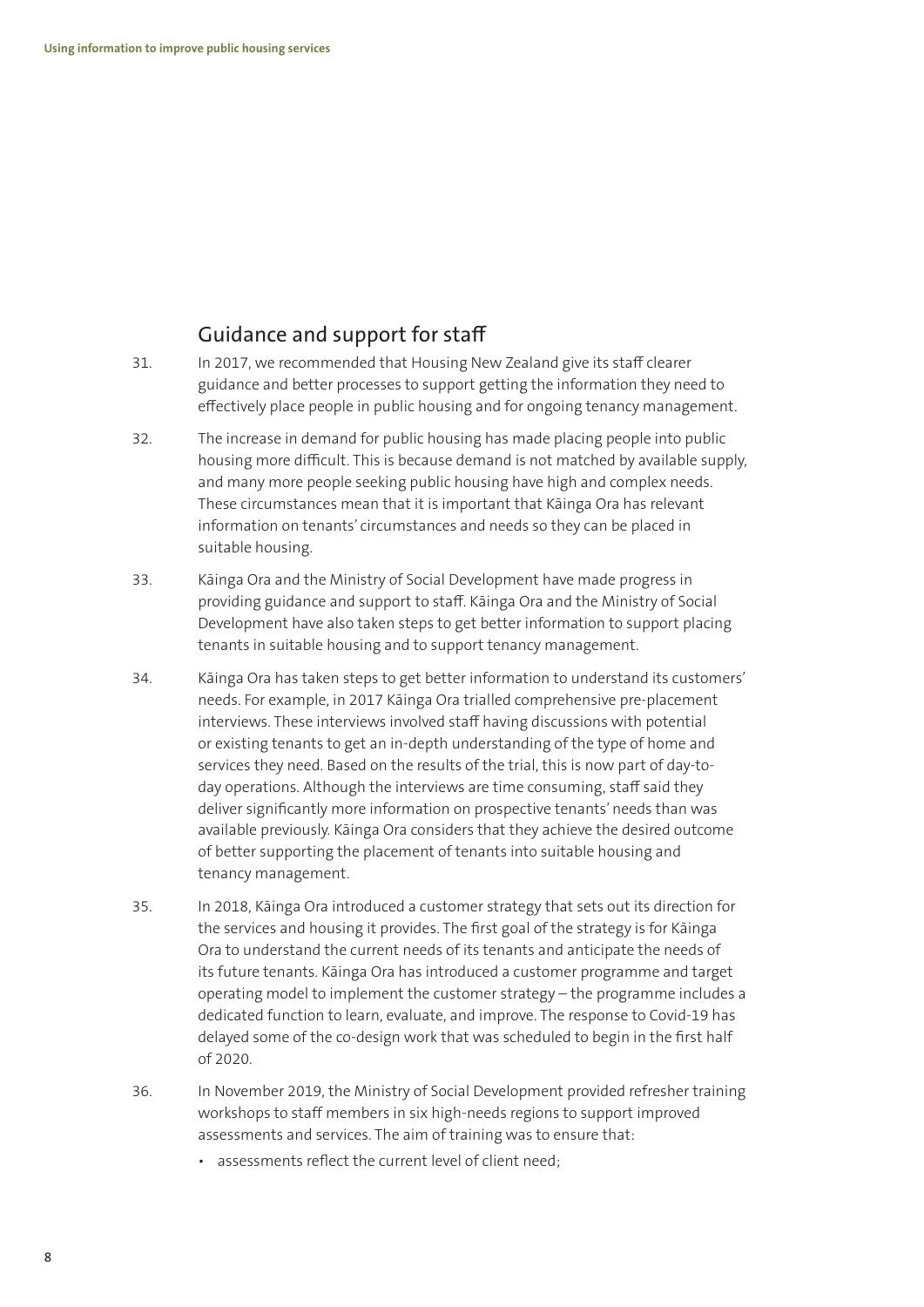- staff members have the confidence and resources to have conversations required during assessments; and
- all relevant information is collected to ensure effective placement into public housing and access to other support services.
- 37. We were told that staff members in other regions were provided with similar guidance.

#### Communicating with tenants

- 38. In 2017, we recommended that Housing New Zealand continue to improve communication with its tenants so they could easily contact someone to deal with any issues.
- 39. Some of the ways that Kāinga Ora has improved its communications with tenants include:
	- improving its ability to recognise, authenticate, and prioritise tenants who call its Customer Support Centre;
	- making it easier for tenants to manage their tenancies over the phone by using call-recording technology for consent and privacy waivers that would traditionally need paper and signatures;
	- developing an online application (app) called "MyKāingaOra", which enables tenants to complete basic queries and functions online, such as:
		- checking account balances;
		- viewing the progress and status of repairs;
		- checking on upcoming rent payments, appointments, and inspections; and
		- updating personal details; and
	- launching a Facebook page.
- 40. The Customer Support Centre met the target for answering 80% of calls within two minutes:
	- In 2018/19, the Customer Support Centre received 710,385 calls and answered 83% of them within two minutes.
	- In 2019/20, as at 31 May 2020, the Customer Support Centre had received 630,128 calls and answered 81% of them within two minutes.6
- 41. Kāinga Ora also told us that it ensures that information is accessible to tenants by:
	- working to comply with accessibility guidelines for all online and printed publications;
	- revising the welcome pack given to new tenants to address feedback from customer focus groups; and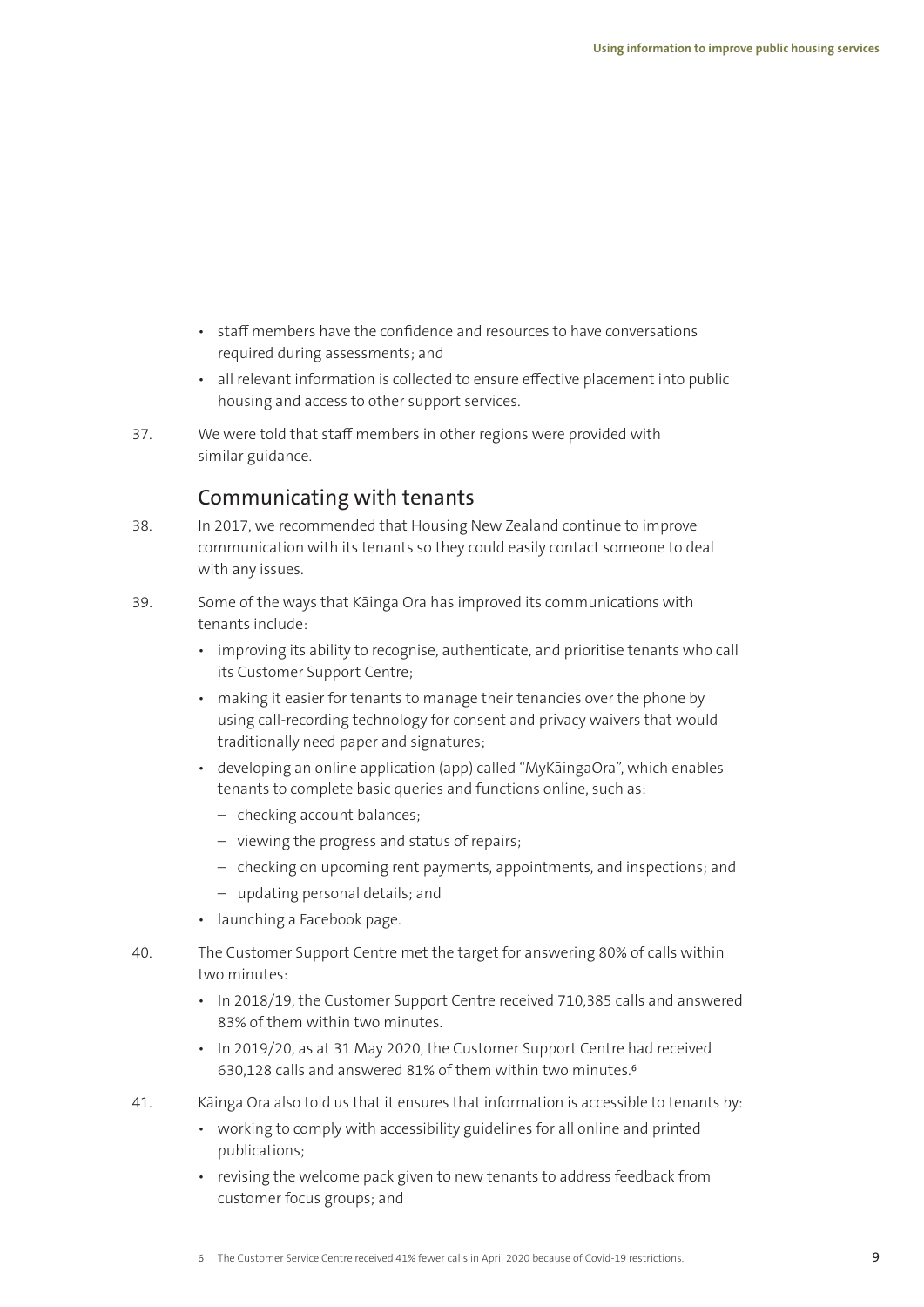- providing translations of important stories in multiple languages in its newsletters and translations of newsletters in multiple languages on its website.
- 42. Kāinga Ora has improved its communication with tenants, but data shows improvements in a range of matters are needed to improve overall customer satisfaction, which decreased from 83% in 2017/18 to 78% in 2018/19. The 2019/20 satisfaction score to 31 March 2020 was 80%. The target is that 85% of randomly surveyed customers are satisfied.

#### Communicating with tenants about maintenance

- 43. In 2017, we recommended that Housing New Zealand better inform its tenants about the likely timing and progress of maintenance work and what they could expect in terms of housing quality.
- 44. Kāinga Ora has made progress against this recommendation.
- 45. For large-scale planned programmes (such as exterior painting, re-roofing, and gas conversion programmes), Kāinga Ora writes to tenants at the beginning of the year to tell them that their home has been selected for upgrade work, when the work is likely to start, and what to expect. Kāinga Ora also offers tenants more choice about when repairs are done. MyKāingaOra allows tenants to view the progress and status of repairs. Further functionality is being developed for the app, such as enabling tenants to ask for repairs.
- 46. Kāinga Ora considers that keeping tenants better informed about when work will happen and its progress, will help to:
	- reduce access issues for maintenance teams;
	- get input from tenants early in the maintenance planning process to ensure that Kāinga Ora can better meet tenants' expectations and needs while work is carried out;
	- reduce the need for workers to make repeat visits because tenants are not home; and
	- reduce complaints.
- 47. Kāinga Ora has introduced measures to reduce maintenance times. Maintenancerelated call waiting times have also improved:
	- Vacancy management specialists were introduced in high-demand areas to reduce the time taken between tenancies to get a home ready to let. The results are promising. The time taken reduced from 19.3 days in 2017/18 to 16.4 days in 2018/19, which was less than the 18-day target. The year-to-date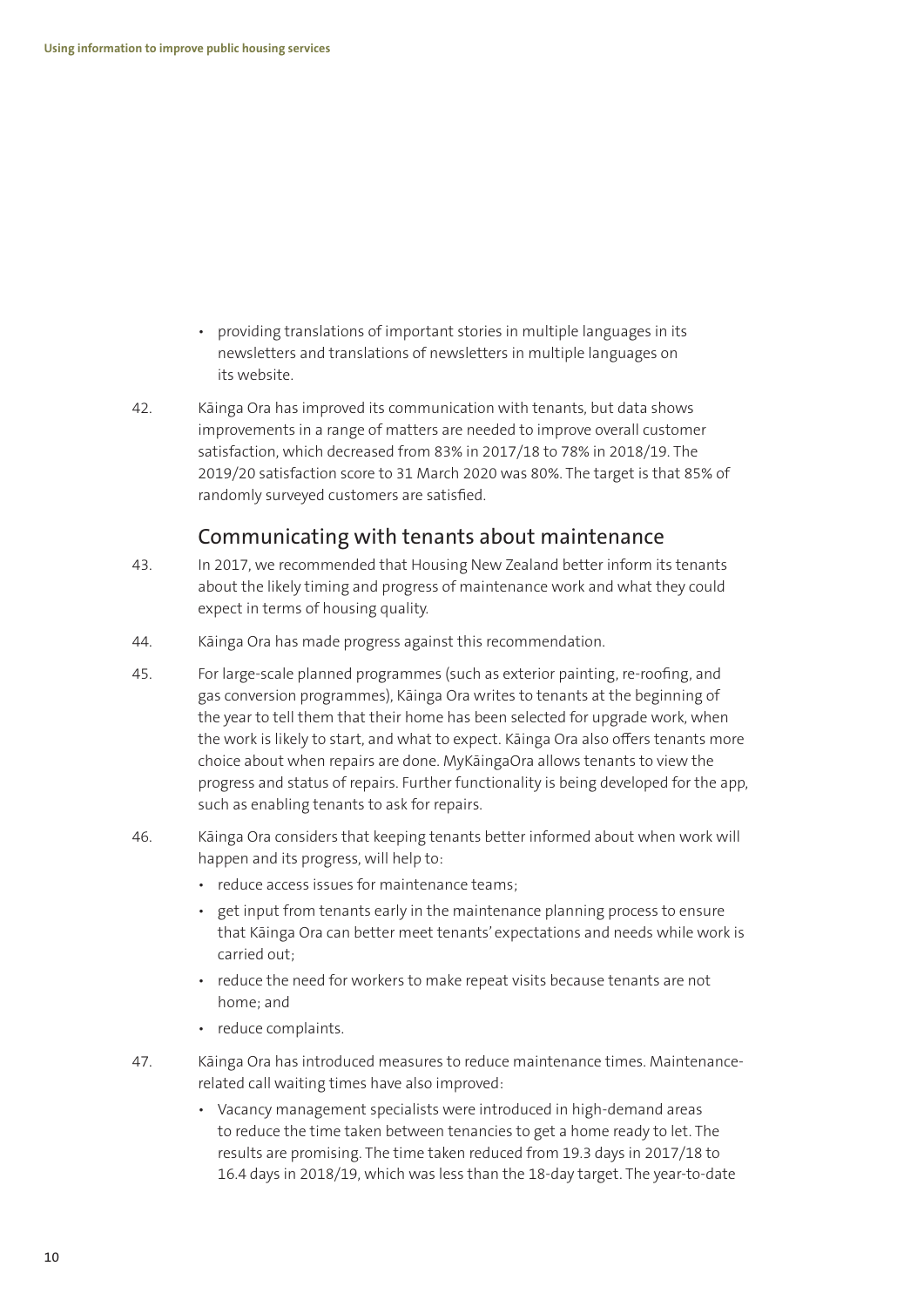result for 31 March 2020 was 16.7 days, but increased to 18 days at 31 May 2020 because many maintenance activities were affected during Covid-19 restrictions.

- The maximum waiting time for maintenance calls reduced from 120 minutes in 2016/17 to 30 minutes in 2018/19. As at 31 May 2020, the maximum wait time in 2019/20 was 15 minutes, and the average speed to answer was 48 seconds.
- The average time taken to respond to an urgent health and safety query from tenants decreased from 2.8 hours in 2017/18 to 2.1 hours in 2018/19. The target is an average of four hours. The year-to-date result for 2019/20 as at 31 May 2020 was 2.4 hours.7
- 48. In 2018/19, Kāinga Ora reported that 71% of tenants were satisfied with repairs and maintenance. This was an improvement from 67% in the previous year but did not meet the target of 75%. The year-to-date result for 2019/20 as at 31 May 2020 was 73%. There is room for further improvement, which would increase tenants' trust and confidence in Kāinga Ora.
- 49. On 1 July 2020, Kāinga Ora introduced new maintenance contracts that address feedback from tenants on how to improve services. The contracts include a range of behaviour, technology, and process changes aimed at improving customer satisfaction for maintenance services, such as providing customers with more choice about when work is to be done, improved efficiency so that repairs could be done quicker, showing respect to customers, and seeking feedback. Head contractors now have stronger performance incentives aimed at improving services to customers. For example, remuneration includes a performance component that is more clearly linked to customer experience.
- 50. Kāinga Ora has set quality standards for its public houses called "minimum performance requirements". The requirements cover build standards and maintenance standards. The requirements are on Kāinga Ora's website and have been shared with tenants in regular newsletters.

#### Information on housing condition

- 51. In 2017, we recommended that Housing New Zealand expand the extent of its information on the condition of its houses, further analyse the maintenance information, and better co-ordinate planned and as-required maintenance work.
- 52. Kāinga Ora has made progress in expanding the extent and use of maintenance information and continues to seek further improvements.

<sup>7</sup> This means that a tradesperson attends the site within the target period and makes it safe. This might mean that all the work is completely finished in that time frame or the site is made safe pending full repair (12 hours to complete).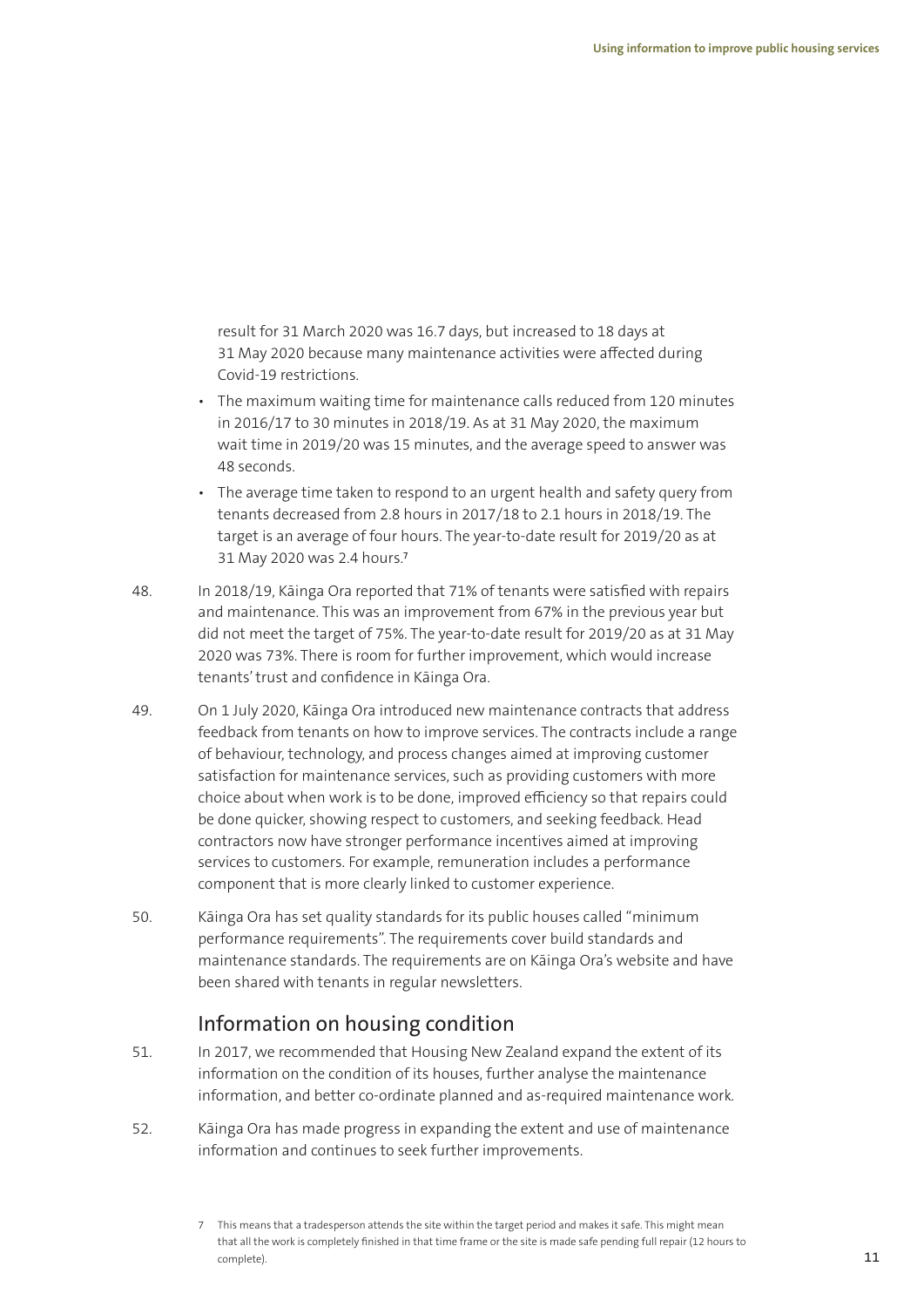- 53. Kāinga Ora has improved its method for assessing property condition.8 For its planned maintenance, Kāinga Ora is focusing on critical building elements that are significant because of replacement cost, their effect on tenants' well-being, and/or where failure of an element could affect other elements. The aim is to prioritise replacing critical elements before they fail. Kāinga Ora uses historical maintenance spend to confirm the rate at which elements fail. Because of the old age of its housing stock in some regions, Kāinga Ora says it will still need to fix defects as they happen because particular houses might not have priority for planned maintenance.
- 54. Kāinga Ora has improved co-ordination and information sharing related to maintenance. For example, getting exterior painting and re-roofing done at the same time on a house to reduce scaffolding costs and effects on the tenant.
- 55. Kāinga Ora is making better use of information to more fully understand its maintenance spending and to plan future maintenance work. For example, it looks at why maintenance spending is over or under budget to understand the reasons for maintenance and improve its budget forecasting. Kāinga Ora has also commissioned work to better understand the factors responsible for driving its responsive maintenance spend, with the aim of improving maintenance planning.
- 56. Kāinga Ora is exploring new technologies to get better information about the condition of its houses to help drive planned maintenance. For example, it has been piloting using sensors in its properties to measure dryness, warmth, and ventilation. These are important measures to find out whether a home is healthy and can indicate how effectively the property is maintained.

<sup>8</sup> Assessments are done through a combination of desktop review of property assessments and a physical survey on a sample of properties. Kāinga Ora also carries out a range of unplanned and regular visits to properties. The reasons for these visits include its annual health and safety inspection, annual tenancy inspection, and vacant property inspection.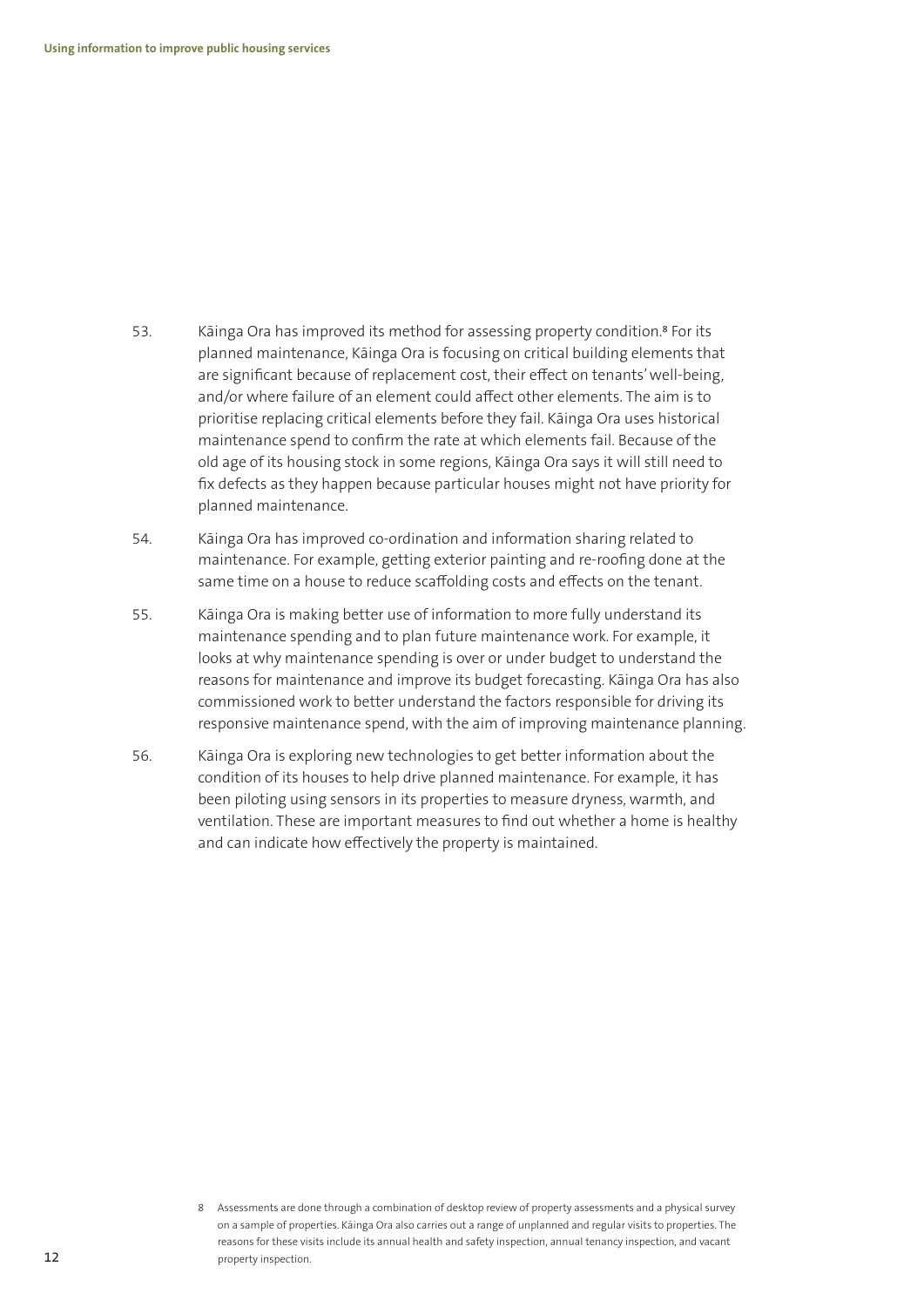# About our publications

#### **All available on our website**

The Auditor-General's reports are available in HTML and PDF format, and often as an epub, on our website – **oag.parliament.nz**. We also group reports (for example, by sector, by topic, and by year) to make it easier for you to find content of interest to you.

Our staff are also blogging about our work – see **oag.parliament.nz/blog**.

#### **Notification of new reports**

We offer facilities on our website for people to be notified when new reports and public statements are added to the website. The home page has links to our RSS feed, Twitter account, Facebook page, and email subscribers service.

## **Sustainable publishing**

The Office of the Auditor-General has a policy of sustainable publishing practices. This report is printed on environmentally responsible paper stocks manufactured under the environmental management system standard AS/NZS ISO 14001:2004 using Elemental Chlorine Free (ECF) pulp sourced from sustainable well-managed forests.

Processes for manufacture include use of vegetable-based inks and water-based sealants, with disposal and/or recycling of waste materials according to best business practices.